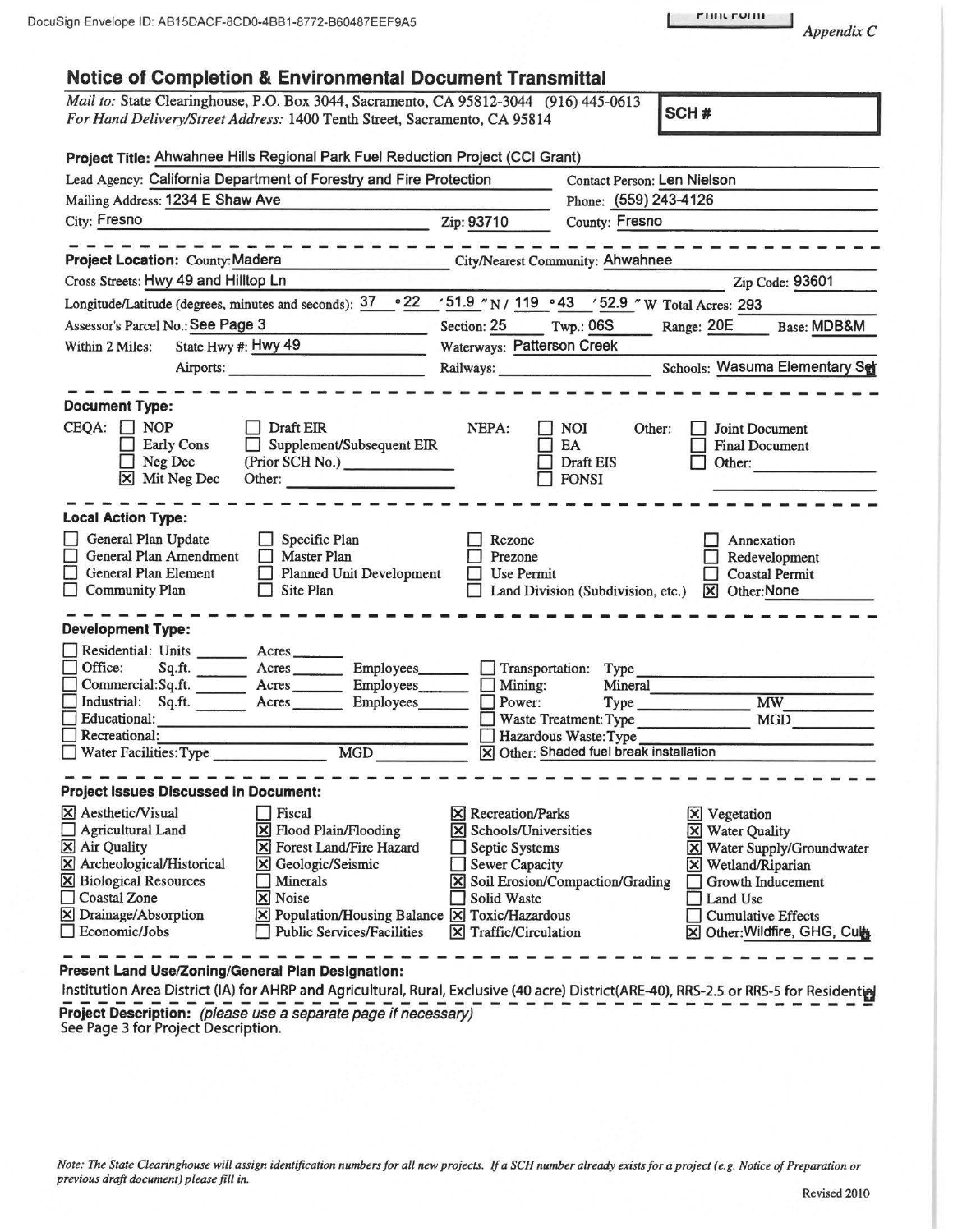## **Reviewing Agencies Checklist**

| X<br>Air Resources Board                                            | X.                | Office of Historic Preservation                                  |  |  |
|---------------------------------------------------------------------|-------------------|------------------------------------------------------------------|--|--|
| Boating & Waterways, Department of                                  |                   | Office of Public School Construction                             |  |  |
| California Emergency Management Agency                              |                   | Parks & Recreation, Department of                                |  |  |
| California Highway Patrol                                           |                   | Pesticide Regulation, Department of                              |  |  |
| <b>Caltrans District #</b>                                          |                   | <b>Public Utilities Commission</b>                               |  |  |
| <b>Caltrans Division of Aeronautics</b><br>$\overline{\phantom{a}}$ | X                 | Regional WQCB #5                                                 |  |  |
| <b>Caltrans Planning</b>                                            |                   | Resources Agency                                                 |  |  |
| Central Valley Flood Protection Board                               |                   | Resources Recycling and Recovery, Department of                  |  |  |
| Coachella Valley Mtns. Conservancy                                  |                   | S.F. Bay Conservation & Development Comm.                        |  |  |
| <b>Coastal Commission</b><br>$\sim 10^{-1}$                         |                   | San Gabriel & Lower L.A. Rivers & Mtns. Conservancy              |  |  |
| Colorado River Board                                                |                   | San Joaquin River Conservancy                                    |  |  |
| Conservation, Department of                                         |                   | Santa Monica Mtns. Conservancy                                   |  |  |
| Corrections, Department of                                          |                   | <b>State Lands Commission</b>                                    |  |  |
| <b>Delta Protection Commission</b>                                  |                   | <b>SWRCB: Clean Water Grants</b>                                 |  |  |
| Education, Department of                                            |                   | <b>SWRCB: Water Quality</b>                                      |  |  |
| <b>Energy Commission</b>                                            |                   | <b>SWRCB: Water Rights</b>                                       |  |  |
| $\overline{x}$<br>Fish & Game Region $#4$                           |                   | Tahoe Regional Planning Agency                                   |  |  |
| Food & Agriculture, Department of                                   |                   | Toxic Substances Control, Department of                          |  |  |
| Forestry and Fire Protection, Department of                         |                   | Water Resources, Department of                                   |  |  |
| General Services, Department of                                     |                   |                                                                  |  |  |
| Health Services, Department of                                      |                   | Other:<br><u> Dans Andrew Production and Dans Andrew Product</u> |  |  |
| Housing & Community Development                                     |                   | Other:                                                           |  |  |
| Native American Heritage Commission                                 |                   |                                                                  |  |  |
| Local Public Review Period (to be filled in by lead agency)         |                   |                                                                  |  |  |
|                                                                     |                   |                                                                  |  |  |
| Starting Date 09-04-2020                                            |                   | Ending Date 10-05-2020                                           |  |  |
| Lead Agency (Complete if applicable):                               |                   |                                                                  |  |  |
|                                                                     |                   |                                                                  |  |  |
| <b>Consulting Firm: Blue Sky Forestry</b>                           |                   | Applicant: Matthew Brown RPF #2927                               |  |  |
|                                                                     |                   | Address: PO Box 461                                              |  |  |
| City/State/Zip:                                                     |                   | City/State/Zip: Sanger, CA 93657                                 |  |  |
| Contact:                                                            |                   | Phone: 559.355.9657                                              |  |  |
| Phone:                                                              |                   |                                                                  |  |  |
|                                                                     | Matthew Reischman | - - - - - - - - - - - -<br>Date: 9/4/2020                        |  |  |
|                                                                     |                   |                                                                  |  |  |

Authority cited: Section 21083, Public Resources Code. Reference: Section 21161, Public Resources Code.